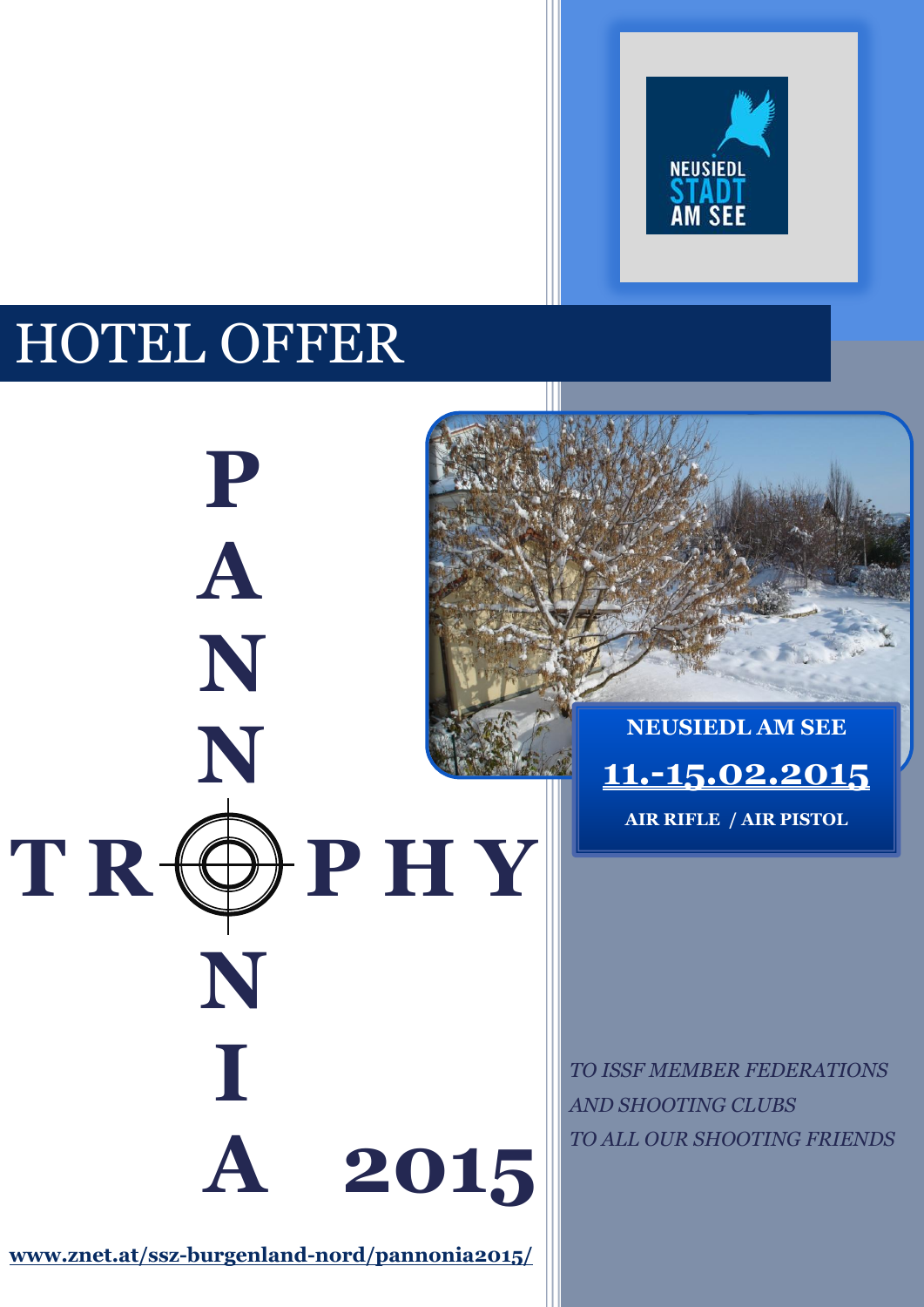### **WINE HOTEL "PASLER – BÄCK"**

| Untere Hauptstraße 53-55 | $A$ -7093 Jois | www.pasler-baeck.at |
|--------------------------|----------------|---------------------|
|                          |                |                     |

Double room  $\epsilon$  44 per person per day incl. breakfast buffet Single room  $\epsilon$  61 per person per day incl. breakfast buffet

#### **ROADHOUSE "ZUR ALTEN MAUTH"**

Eisenstädterstraße 205 A-7100 Neusiedl am See **[www.mauth-windholz.at](http://www.mauth-windholz.at/)** Double room  $\epsilon$  37 per person per day incl. breakfast buffet Single room  $\epsilon$  43 per person per day incl. breakfast buffet Triple room  $\epsilon$  34 per person per day incl. breakfast buffet

#### $HOTEL$ <sub>2</sub>, LEINER<sup>"</sup>

| Seestraße $15$ , | A-7100 Neusiedl am See www.hotelleiner.com              |
|------------------|---------------------------------------------------------|
| Double room      | $\epsilon$ 38 per person per day incl. breakfast buffet |
| Single room      | € 48 - € 59 per person per day incl. breakfast buffet   |

**We booked the rooms in advance. Bookings can be made only through the Organizing Committee.**

**Reserved rooms must be paid before 15th of January 2015, otherwise the reservation will be cancelled.**

#### **Guesthouse "Samira"**

|             | Neubaugasse 36, A-7083 Purbach   | www.gaestehaus.samira.bnet.at    |
|-------------|----------------------------------|----------------------------------|
| Double room | $\epsilon$ 46 pro Person pro Tag |                                  |
| Single room |                                  | $\epsilon$ 66 pro Person pro Tag |

Rooms are suitable for wheel chairs. Room prices per person per day including breakfast buffet.

#### **Guesthouse "Gartner – Zur Bahn"**

| www.pensiongartner.at |
|-----------------------|
|                       |

Double room  $\epsilon$  39 -  $\epsilon$  45 pro Person pro Tag Single room  $\epsilon_{51}$  -  $\epsilon_{56}$  pro Person pro Tag

11 rooms are suitable for wheel chairs. Room prices per person per day including breakfast buffet.

#### **Private rooms**

| Double room | € 28 - € 45 pro Person pro Tag |
|-------------|--------------------------------|
| Single room | € 31 - € 56 pro Person pro Tag |

Room prices are per person per day including breakfast or breakfast buffet.

**Naturalness bookings of these guesthouses can be made through the Organizing Committee. We tend to make a package offer.**